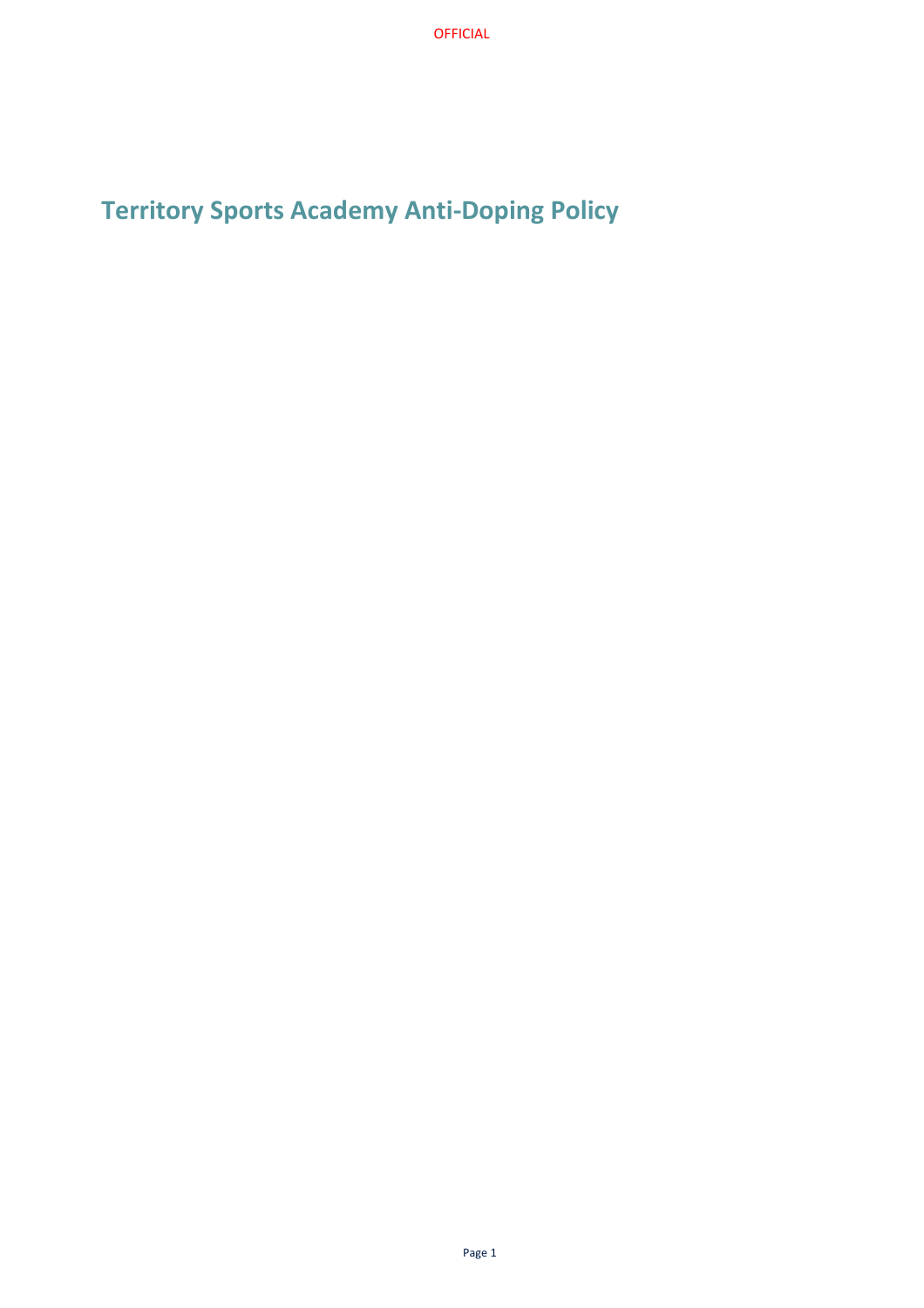## **1. Purpose**

This Policy is adopted and implemented as a result of the Territory Sports Academy's commitment to the purposes of the World Anti-Doping Program of *WADA* and the *Code* and the Australian anti-doping framework including the *Sport Integrity Australia Act 2020* (Cth); (Sport Integrity Australia Act) and the *Sport Integrity Australia Regulations 2020* (Cth) (Sport Integrity Australia Regulations) including Schedule 1 which comprises the National Anti-Doping scheme (NAD scheme). It is in conformance with the Territory Sports Academy's responsibilities under the *Code* and *International Standards* and in furtherance of the Territory Sports Academy's continuing efforts to eradicate doping in Australia.

1.1 Fundamental Rationale for the Code and the Territory Sports Academy's Anti-Doping Policy

Anti-Doping programs are founded on the intrinsic value of sport. This intrinsic value is often referred to as "the spirit of sport"- the ethical pursuit of human excellence through the dedicated perfection of each *Athlete's* natural talents.

Anti-Doping programs seek to maintain the integrity of sport in terms of respect for rules, other competitors, fair competition, a level playing field, and the value of clean sport to the world.

The spirit of sport is the celebration of the human spirit, body and mind – it is the essence of Olympism and is reflected in the values we find in and through sport, including:

- Health
- Ethics, fair play and honesty
- *Athlete's* rights as set forth in the *Code*
- Excellence in performance
- Character and *Education*
- Fun and joy
- Teamwork
- Dedication and commitment
- Respect for rules and laws
- Respect for self and other Participants
- Courage
- Community and solidarity

The spirit of sport is expressed in how we play true.

Doping is fundamentally contrary to the spirit of sport.

## **2. Responsibilities**

Territory Sports Academy agrees and accepts that it will perform the following functions, roles and responsibilities:

- 1. To ensure that its anti-doping policies and rules conform with the *Code* and *International Standards*.
- 2. To respect the autonomy of the *National Anti-Doping Organisation* in its country namely, *Sport Integrity Australia* and not to interfere in its operational decisions and *Sport Integrity Australia* activities.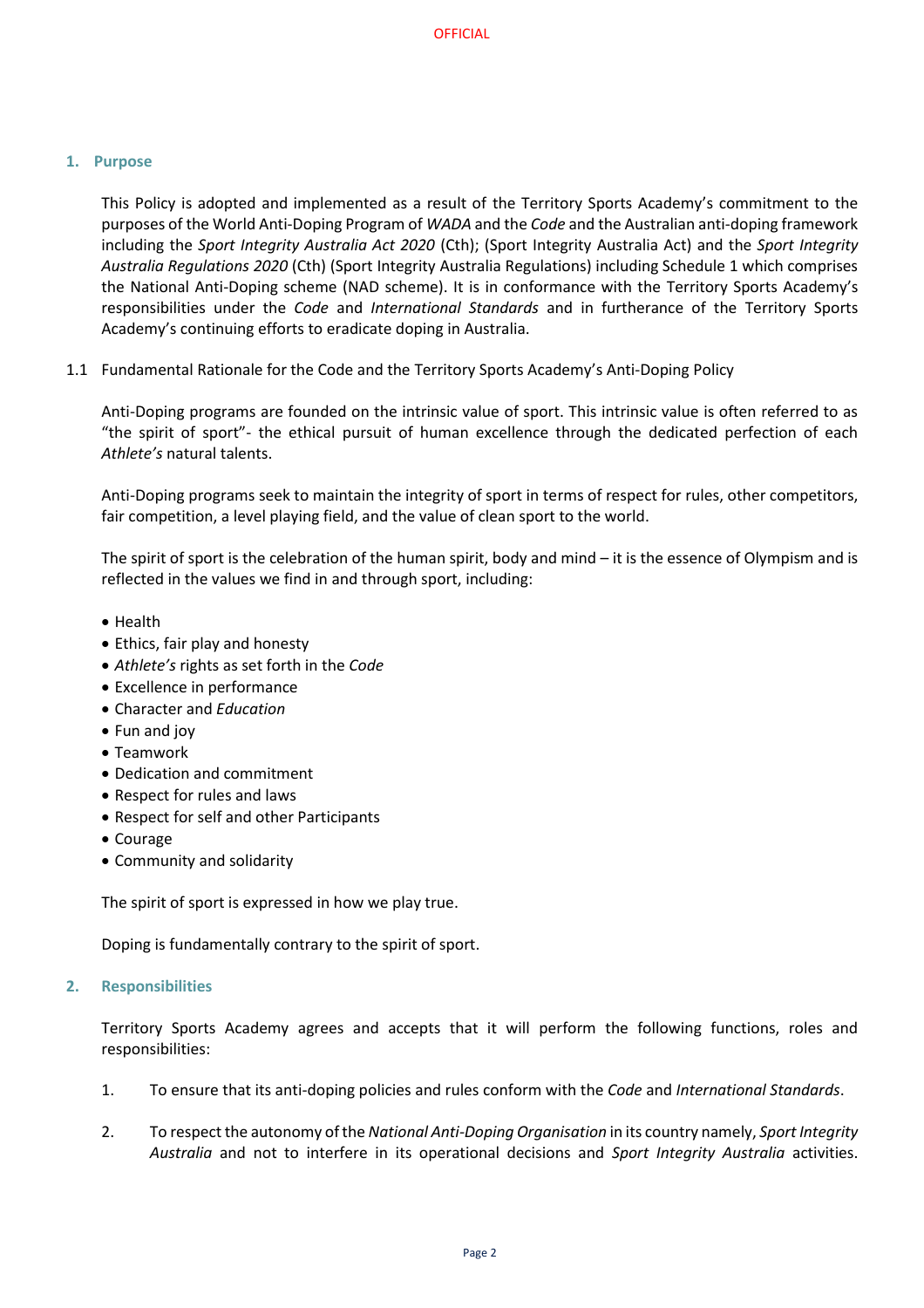- 3. To require that persons under the jurisdiction of Territory Sports Academy adhere to applicable antidoping policies and rules which are in compliance with the applicable provisions of the *Code* and *International Standards.*
- 4. To use its best endeavours to require persons under the jurisdiction of Territory Sports Academy to report any information suggesting or relating to an *anti-doping rule violation* to *Sport Integrity Australia* and to cooperate with investigations conducted by any *Anti-Doping Organisation* with authority to conduct the investigation.
- 5. To fully cooperate with and assist *Sport Integrity Australia* to vigorously pursue all potential *anti-doping rule violations* within its jurisdiction, including fully cooperating with any investigation *Sport Integrity Australia* is conducting into whether *Athlete Support Personnel* or *Other Persons* may have been involved in each case of doping.
- 6. To promote anti-doping *Education*, including to make available or conduct anti-doping *Education* in cooperation with *Sport Integrity Australia*.
- 7. To co-operate with relevant national organisations and agencies and other *Anti-Doping Organisations*.
- 8. To the fullest extent permitted by law, to have disciplinary rules in place to prevent *Athlete Support Personnel* who are *Using Prohibited Substances* or *Prohibited Methods* without valid justification from providing support to *Athletes* within the Territory Sports Academy's authority.

# **3. Application**

This policy applies to:

- 1. Officers, employees, interns and volunteers of the Territory Sports Academy;
- 2. *Athletes*;
- 3. *Athlete Support Personnel*; and
- 4. Any *Other Person* under the Territory Sports Academy's authority or jurisdiction, including any *Person* receiving funding or other valuable benefits from the Territory Sports Academy (such as scholarships) or who is either employed by the Territory Sports Academy or a member of the Territory Sports Academy's staff.

Sanctions are applicable in the event of any *anti-doping rule violation* or other breach of this Policy.

## **4. Obligations**

- 4.1 All *Athletes* bound by this Policy must:
	- 1. be knowledgeable of and comply with all applicable anti-doping policies and rules that apply to the *Athlete*, namely the *Code,* the *International Standards*, this Policy and the policies and rules of the Territory Sports Academy, the Australian Sports Commission, *Sport Integrity Australia* and their relevant *National Federation* and *International Federation* (together the *Athlete Applicable Anti-Doping Rules*);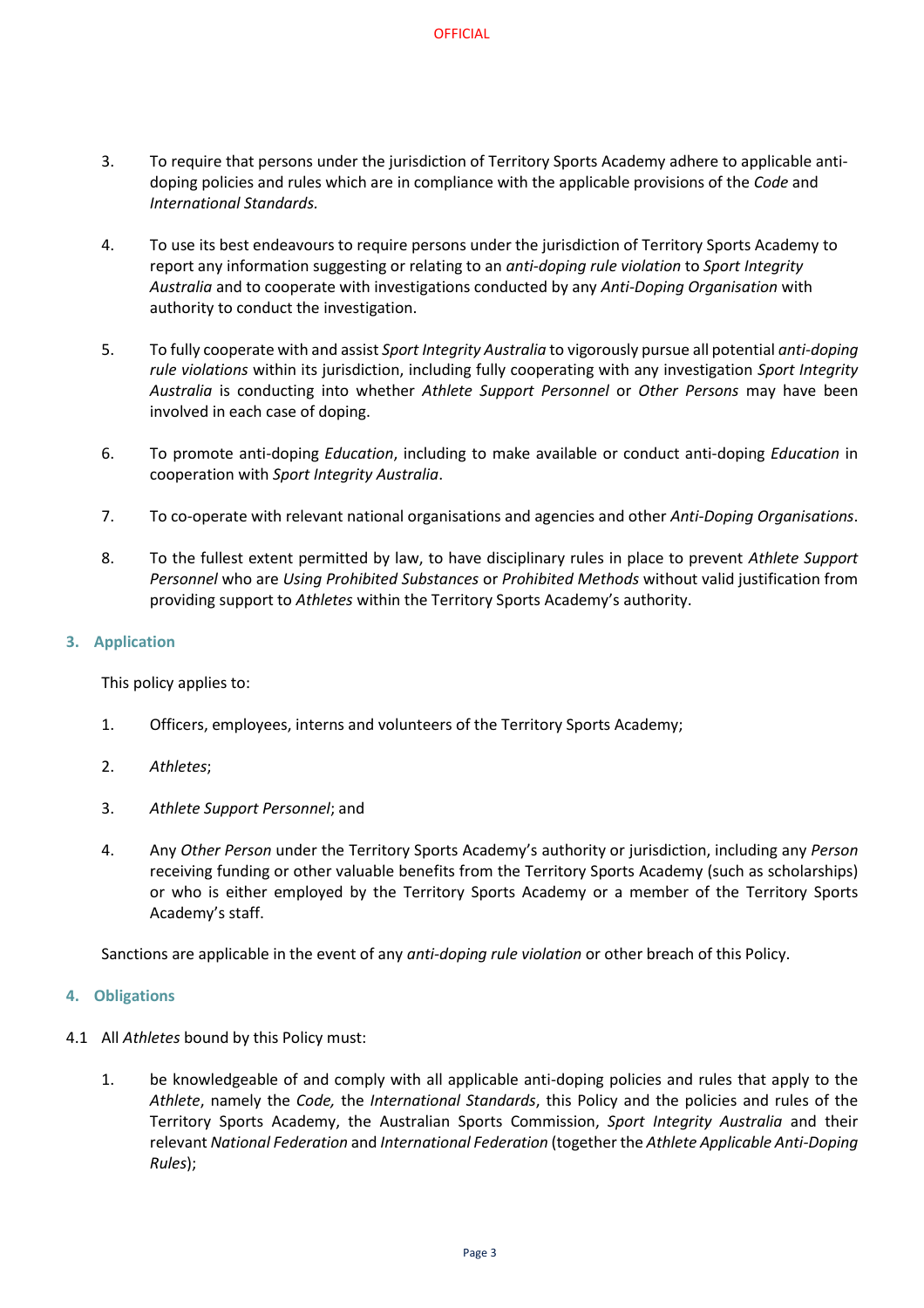- 2. co-operate with and assist *Sport Integrity Australia*, including by:
	- a. attending an interview to fully and truthfully answer questions;
	- b. giving information; and
	- c. producing documents,

in an investigation being conducted by *Sport Integrity Australia* in accordance with the Sport Integrity Australia Act, Sport Integrity Australia Regulations, NAD scheme and *Athlete Applicable Anti-Doping Rules*, even if to do so might tend to incriminate them or expose them to a penalty, sanction or other disciplinary measure;

- 3. be available for *Sample or Specimen* collection conducted in accordance with *Athlete Applicable Anti-Doping Rules*, at all times;
- 4. take responsibility, in the context of anti-doping, for what they ingest and *Use*;
- 5. inform medical personnel of their obligation not to *Use Prohibited Substances* and *Prohibited Methods*  and to take responsibility to make sure that any medical treatment received does not violate the *Athlete Applicable Anti-Doping Rules*;
- 6. disclose to Territory Sports Academy, *Sport Integrity Australia* and their *National Federation and International Federation* any decision by a non-*Signatory* finding that they committed an *anti-doping rule violation* within the previous ten years; and
- 7. co-operate with *Anti-Doping Organisations* investigating *anti-doping rule violation*.
- 4.2 All *Athletes* who are not regular members of a *National Federation* must be available for *Sample* collection conducted according to the *Code* and *Athlete Applicable Anti-Doping Rules* and provide accurate and up-todate whereabouts information on a regular basis, if required.
- 4.3 Any *Athlete* bound by this Policy who is not a member of a National Federation and who fulfills the requirements to be part of the *Sport Integrity Australia Registered Testing Pool* or the *Sport Integrity Australia National Testing Pool*, or the *Sport Integrity Australia Domestic Testing Pool*, must become a member of his or her *National Federation*, and must make himself or herself available for *Testing*, at least twelve months before participating in *International Events* or at least six months before participating in *National Events* of his or her *National Federation*.
- 4.4 All *Athlete Support Personnel* must:
	- 1. be knowledgeable of and comply with all anti-doping policies and rules that apply to the *Athlete Support Personnel*, namely the *Code*, the *International Standards*, this Policy and the policies and rules of their relevant *National Anti-Doping Organisation(s)*, *National Federation(s), Sport Australia* and *International Federation(s)*, applicable to them or to the *Athletes* whom they support (together the *Support Personnel Applicable Anti-Doping Rules*);
	- 2. co-operate with the *Athlete Testing* program;
	- 3. use their influence on *Athlete* values and behaviour to foster anti-doping attitudes;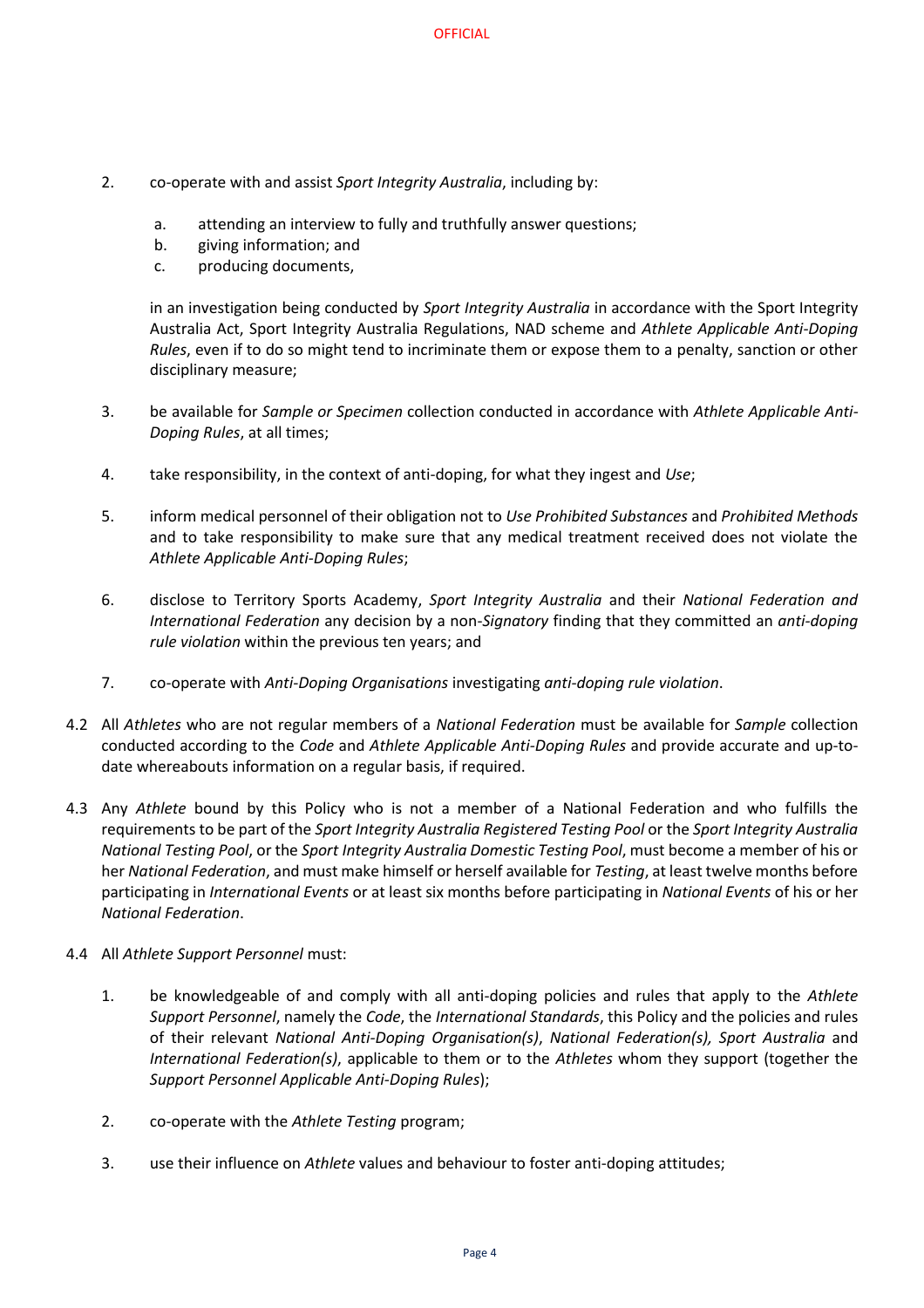- 4. disclose to Territory Sports Academy, *Sport Integrity Australia* and their *National* and *International Federation(s)* any decision by a non- *Signatory* finding that they committed an *anti-doping rule violation*  within the previous ten years;
- 5. cooperate with *Anti-Doping Organisations* investigating *anti-doping rule violations*;
- 6. not *Use* or *Possess* any *Prohibited Substance* or *Prohibited Method* without valid justification; and
- 7. co-operate with and assist *Sport Integrity Australia*, including by:
	- a. attending an interview to fully and truthfully answer questions;
	- b. giving information; and
	- c. producing documents,

in an investigation being conducted by *Sport Integrity Australia* in accordance with the Sport Integrity Australia Act, Sport Integrity Australia Regulations, NAD scheme and *Support Personnel Applicable Anti-Doping Rules*, even if to do so might tend to incriminate them or expose them to a penalty, sanction or other disciplinary measure.

- 4.5 Each *Other Person* must:
	- 1. Be knowledgeable of and comply with all anti-doping policies and rules adopted pursuant to the *Code* and *International Standards* which are applicable to them;
	- 2. Disclose to Territory Sports Academy, *Sport Integrity Australia* and their *National Federation* and *International Federation* any decision by a non-*signatory* finding that they committed an *anti-doping rule violation* within the previous 10 years.
	- 3. Cooperate with *Anti-Doping Organisations* investigating *anti-doping rule violations.*
	- 4. Cooperate with and assist *Sport Integrity Australia*, including by:
		- a. Attending an interview to fully and truthfully answer questions;
		- b. Giving information; and
		- c. Producing documents,

in an investigation being conducted by *Sport Integrity Australia*, even if to do so might tend to incriminate them or expose them to a penalty, sanction or other disciplinary measure.

## **5. Testing**

- 5.1 The Territory Sports Academy will recognise the results of accredited laboratory analysis of *Testing*  conducted by *Anti-Doping Organisations* (including *Sport Integrity Australia)* conducted in accordance with the *Code* and *International Standards*.
- 5.2 The Territory Sports Academy may request any *Anti-Doping Organisation* to conduct *Testing* and analysis of *Samples* of *Athletes* in accordance with the *Code* and *International Standards*.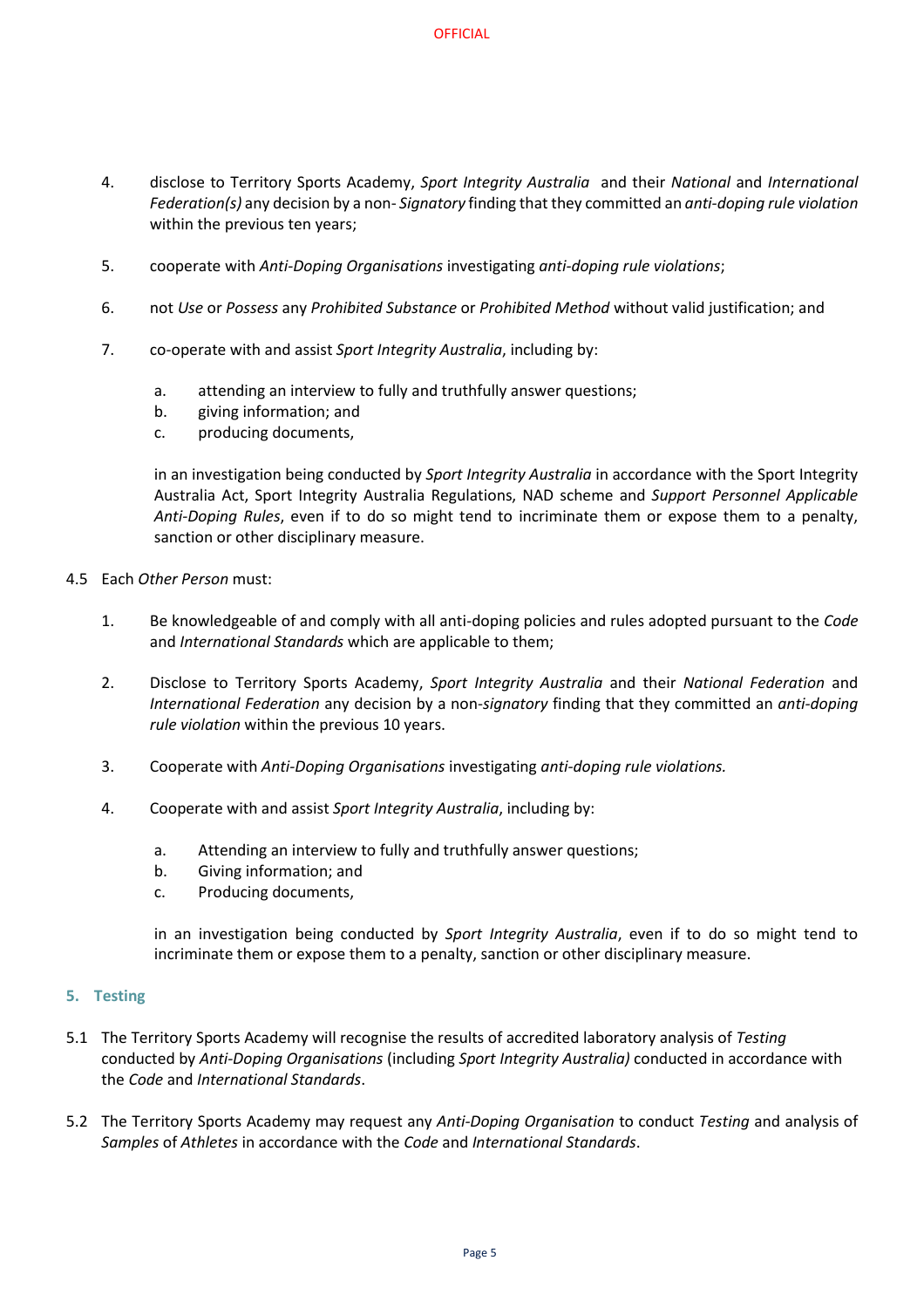5.3 Where the Territory Sports Academy requests the conduct of *Testing* and analysis of *Samples* of *Athletes* by *Sport Integrity Australia*, whether by itself or, in the case of *Athletes* not within *Sport Integrity Australia's* jurisdiction, by another *National Anti-Doping Organisation* under Articles 20.5.3 and 20.5.4 of the *Code,* then *Sport Integrity Australia* will either by itself or the other *National Anti-Doping Organisation* which conducts the *Testing* ensure that there is timely initial review and a follow-up review and investigation of any *Adverse Analytical Finding* or *Atypical Finding* required pursuant to Article 5.0 of the *International Standard* for *Results Management* and advise the Territory Sports Academy, and the *Athlete's National Federation* and *International Federation* of the results thereof.

# **6. Breaches of this Policy**

- 6.1 Without limiting any other term of this Policy, the commission of an *anti-doping rule violation* is a breach of this Policy.
- 6.2 Without limitation, Articles 1, 2, 3, 4, 5, 6, 7, 17, 26, 27 and Appendix 1 of the *Code* apply to determine whether any *anti-doping rule violation* has been committed.
- 6.3 It is an infraction of this Policy for an *Athlete, Athlete Support Personnel or Other Person* to breach any of their obligations to the Territory Sports Academy derived from this Policy.

# **7. Mutual recognition of anti-doping rule violations**

- 7.1 Territory Sports Academy shall recognise and implement the decision of any *Signatory* or *National Federation*, and where applicable bodies that are not a *Signatory*, in accordance with Article 15 of the *Code*.
- 7.2 Upon being advised of a determination and its effects under clause 7.1 and provided that the Territory Sports Academy can lawfully do so in the circumstances, the Director will give the *Person* concerned notice in writing of:
	- 1. the recognition by the Territory Sports Academy of such determination and its effects; and
	- 2. The automatic imposition of the applicable sanction under clause 9 for the period determined by the *Anti-Doping Organisation,* the *NST*, *CAS,* or other sporting tribunal to apply to the *anti-doping rule violation* in question.
- 7.3 Except as provided in the *Code* or otherwise provided for by law, no *Person* may appeal against or challenge any recognition by the Territory Sports Academy under this clause 6 of an *anti-doping rule violation* by that *Person* unless that *Person* has first exhausted all his or her rights of appeal and other legal rights (if any) in respect of the hearing and finding of the *Signatory* or *National Federation* concerned (before any tribunal as provided for in the anti-doping policy of the *Signatory* or *National Federation* concerned). In the event that a *Person* challenges or appeals the hearing, finding or determination of the *Signatory* or *National Federation*  concerned, the Territory Sports Academy will defer recognition of the *anti-doping rule violation* pending the conclusion of the challenge or appeal and will abide by the decision of the tribunal concerned.

## **8. Non-recognised** *Anti-Doping Rule* **violations**

- 8.1 Where:
	- 1. there is evidence of an *anti-doping rule violation* by any *Person* including *Athlete Support Personnel* and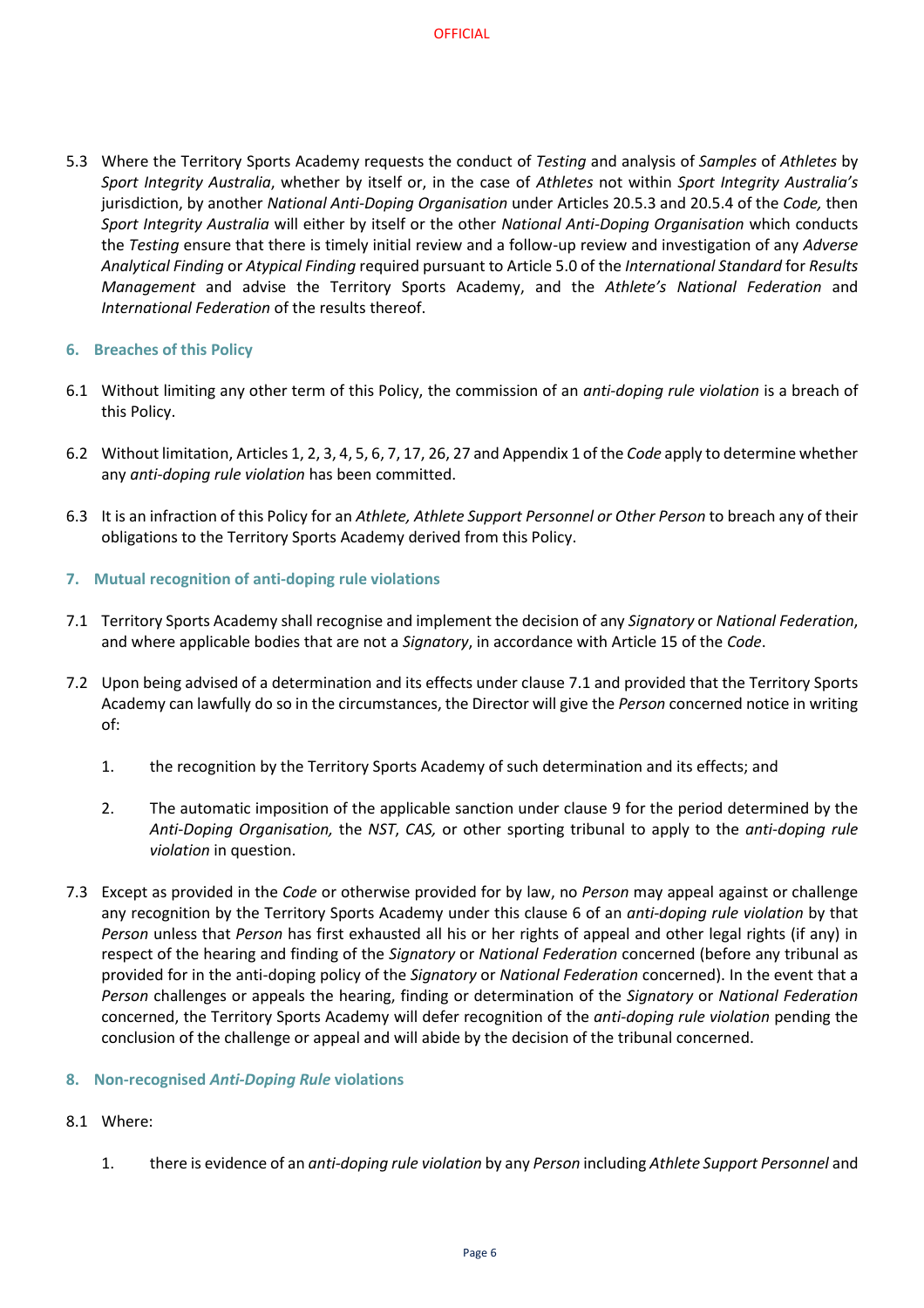the Director believes (in consultation with *Sport Integrity Australia*) that it is inappropriate in the circumstances of the particular case to refer the matter to a *National Federation* for prosecution as a breach of its anti-doping policy; or

2. the Director believes that a *Person* holding a position within the Territory Sports Academy, or *Other Person* including *Athlete Support Personnel* may have committed an *anti-doping rule violation* and is not subject to the anti-doping policy of any *National Federation* in respect of that alleged *anti-doping rule violation*;

the Director will issue a Letter of Charge in accordance with Article 7.0 of the *International Standard* for *Results Management* provided that it is lawful to do so.

- **9. Territory Sports Academy imposed sanctions for** *anti-doping rule violations*
- 9.1 Any *Athlete, Athlete Support Personnel* or *Other Person* who is found to have committed an *anti-doping rule violation* will be ineligible to receive funding from Territory Sports Academy, utilise Territory Sports Academy facilities or to hold any position within the Territory Sports Academy for the period or periods specified in the *Code* as applicable to the *anti-doping rule violation* in question.
- 9.2 For the purposes of clause 9.1, the period or periods of any sanction will be determined according to Articles 9, 10, 11 and appendix 1 of the *Code*.
- 9.3 Any *Person* who is found to have committed an anti-doping rule violation as an *Athlete* or *Athlete Support Personnel* will be ineligible for selection in any Territory Sports Academy Team, or to receive funding from or hold any position with the Territory Sports Academy for the period or periods specified in the *Code* as applicable to the *anti-doping rule violation* in question.
- 9.4 The above sanctions may be applied to a *Person* independently of any sanction or penalty, its duration or timing or whether current or past, imposed by any *Signatory* or *National Federation* provided that the Territory Sports Academy will recognise previous sanctions imposed by any *Signatory* or *National Federation* to determine whether the breach is a first, second or third offence.
- 9.5 Any period of sanction in respect of an *anti-doping rule violation* may be reduced or otherwise varied by the *NST*, *CAS* or another sporting tribunal solely in accordance with the provisions of the *Code*.

## **10. Other breaches of this Policy**

- 10.1 The sanctions set out in this clause 10 do not apply in respect of the commitment of an *anti-doping rule violation* by the relevant *Person*.
- 10.2 Without limiting clause 10.2, any *Person* who, in the sole and absolute discretion of the Territory Sports Academy Director, fails to comply with the obligations set out in clauses 4.1(2) and (7) or 4.4(5) and (7) or 4.5(3) and (4) may be ineligible to receive funding from the Territory Sports Academy, use the Territory Sports Academy facilities or to hold any position within the Territory Sports Academy for such period as the Territory Sports Academy Director determine in their sole and absolute discretion.
- 10.3 Any sanctions imposed under this clause 10 are non-exclusive and the *Person* may be subject to additional sanctions in accordance with any other terms applicable to that Person's*relationship* with the Territory Sports Academy, including any terms of employment.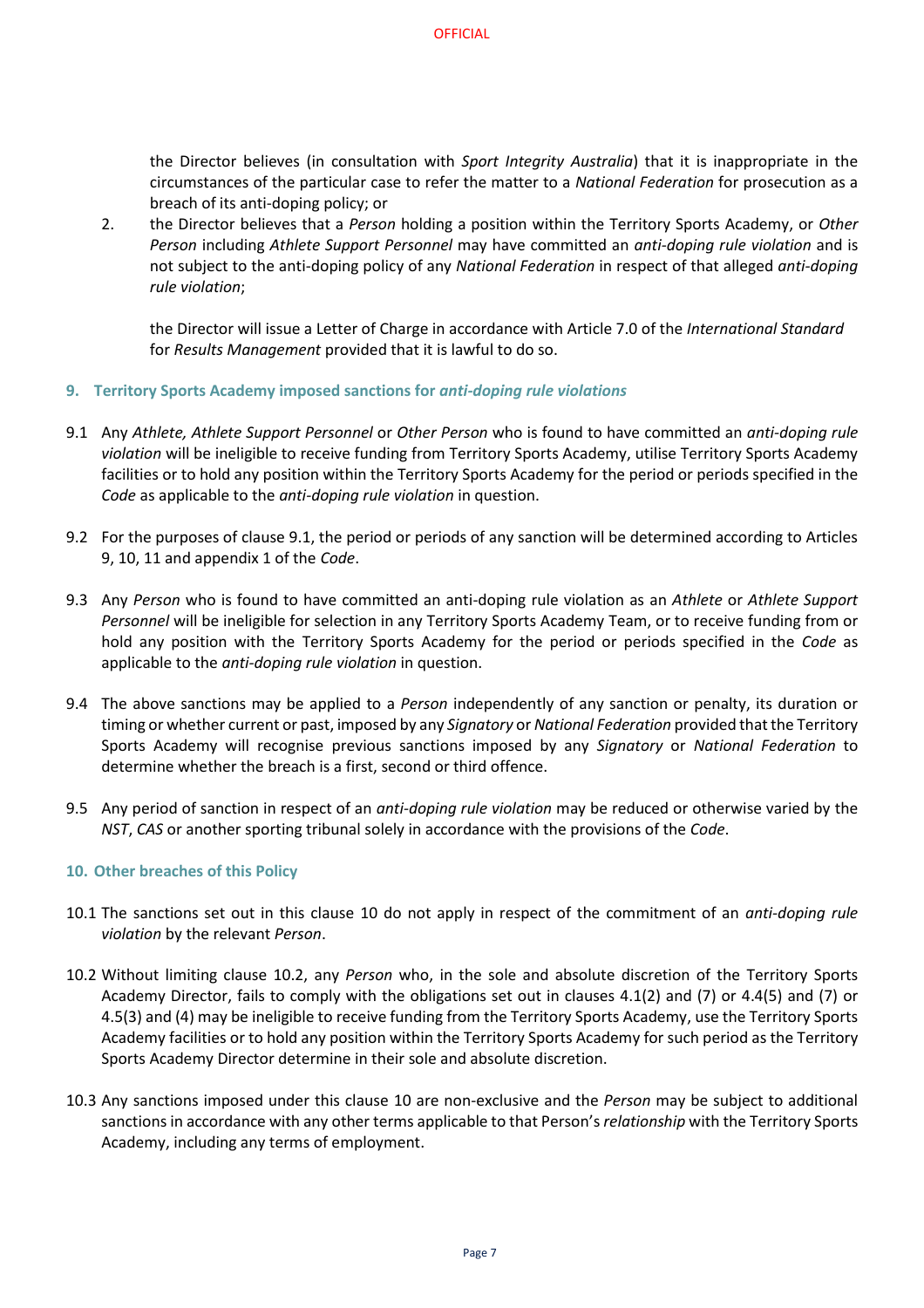## **11.** *NST* **Hearing**

The Article 8 hearing body for the purposes of this Anti-Doping Policy at first instance is the *NST*.

A hearing by the *NST* under this Policy will be conducted in the manner that the *NST* determines is appropriate, with as little formality and technicality, and as quickly as proper consideration of the issues permit, and will be conducted in accordance with the *NST Act.*

- 11.1 All instances of alleged *anti-doping rule violations* will be determined in conformity with the *Code* and the *International Standard* for *Results Management* and must be established according to the provisions of the *Code*.
- 11.2 If the *NST* determines that a person has committed an *anti-doping rule violation*, it will impose on the person the relevant sanction pursuant to clause 9.

## **12. Appeals from determinations of** *NST*

- 12.1 A *Person* including the Territory Sports Academy and those entitled to appeal under Article 13.2.3 of the *Code* aggrieved of a determination of the *NST* under clause 11 may appeal that decision to the Appeals Division of the *NST* in accordance with the process set out in the *NST Act* and instruments made under it, as in force from time to time.
- 12.2 A *Person* including the Territory Sports Academy and those entitled to appeal under Article 13.2.3 of the *Code* aggrieved of a determination of the Appeals Division of the *NST* under clause 12.1 may appeal that decision to the Appeals Division of the *CAS* in accordance with the provisions applicable before such court.
- 12.3 Any appeal hearing by *CAS* under this clause 12 will be conducted:
	- 1. by a panel of three arbitrators appointed by the Permanent Secretary of the Oceania Registry of *CAS*;
	- 2. as an appeal arbitration proceeding; and
	- 3. pursuant to the Code of Sports Related Arbitration, provided that the Award and the arbitrator's reasons therefore will be made public and to this extent Rule 43 of the Code of Sports-Related Arbitration regarding confidentiality will not apply.
- 12.4 An appeal will be a rehearing of the matters appealed against by way of a hearing de novo and the provisions of clause 11 will apply, mutatis mutandis, to any appeal to the *NST* or *CAS*.

## **13. Notification**

- 13.1 Upon the imposition of a sanction under this Policy, the Territory Sports Academy will subject to any constraints imposed by applicable law, send details of the sanction imposed to:
	- 1. those *Persons* entitled to notification under Article 14.1 of the *Code*
	- 2. the *National Federation* of the *Person* concerned;
	- 3. the *International Federation* of the *Person* concerned;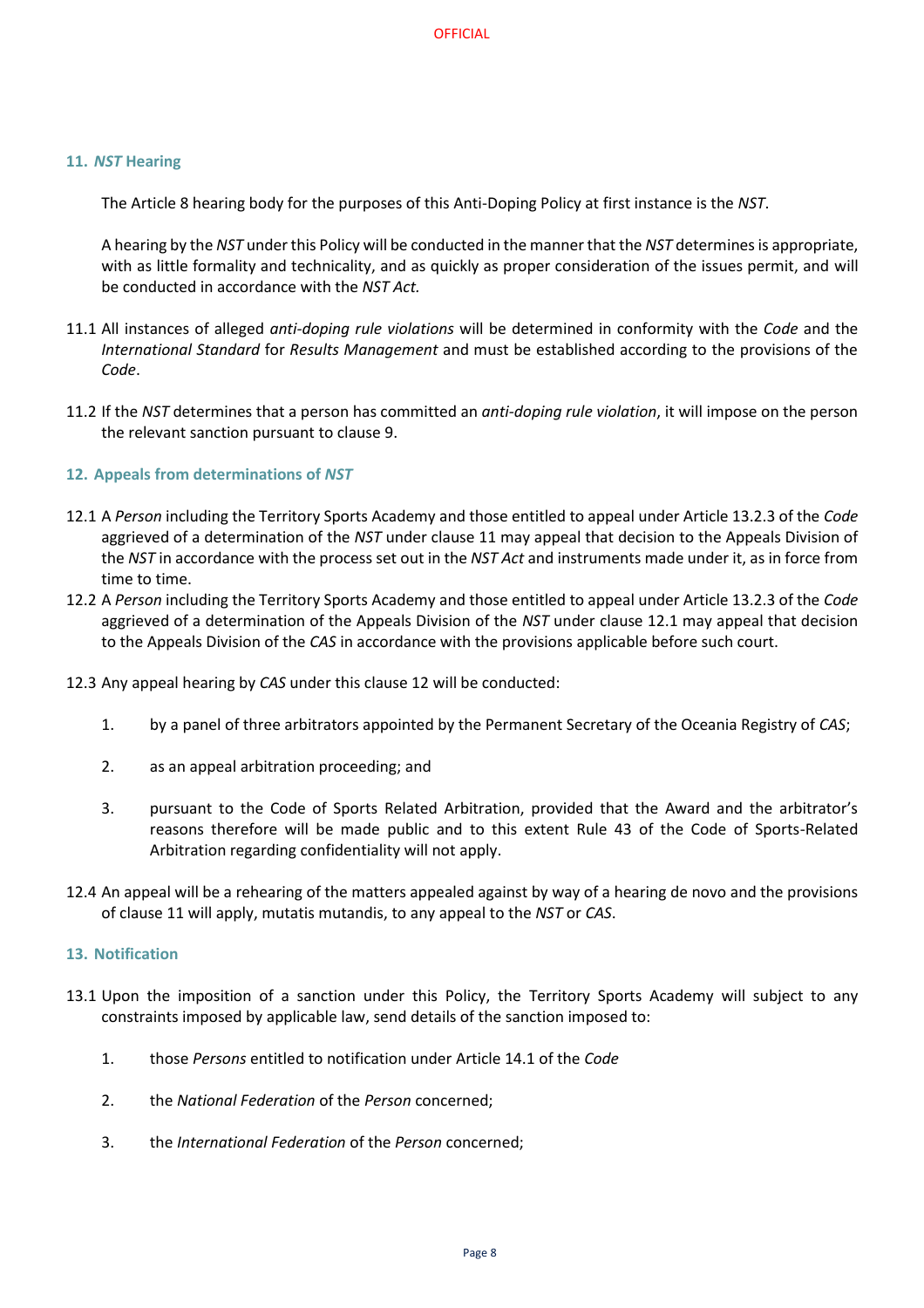- 4. the Australian Sports Commission;
- 5. *Sport Integrity Australia*;
- 6. *WADA*; and
- 7. any other *Person* or organisation the Territory Sports Academy believes should be informed in this respect.
- 13.2 If on appeal the *NST* or *CAS* overturns the finding that an *anti-doping rule violation* has occurred or alters the sanction imposed, the Territory Sports Academy will advise the decision to all those *Persons* notified of the initial imposition of the sanction pursuant to clause 13.1.

#### **14. Disputes**

#### [**intentionally not used**]

#### **15. Costs and expenses of hearings & appeals to CAS**

In any hearing before CAS pursuant to clause 11 or clause 12, each party shall bear the arbitration costs in accordance with the CAS Code of Sports-related Arbitration. Should it be found that no anti-doping rule violation has been committed, Territory Sports Academy shall reimburse the Athlete or Other Person their application fee and their portion of the arbitration costs. Each party shall otherwise bear their own costs.

#### **16. Review of** *anti-doping rule violation*

If a *Person* recorded as having committed an *anti-doping rule violation* is subsequently found not to have committed that *anti-doping rule violation* or is otherwise cleared or pardoned of any relevant wrongdoing by the *NST* or *CAS* or any other *Anti-Doping Organisation's* Appellate Body acting in conformity with the *Code*, the Territory Sports Academy will overturn the *anti-doping rule violation* and any sanction which had been imposed as a result of that *anti- doping rule violation* and will report the decision to all those *Persons* notified of the initial imposition of the sanction pursuant to clause 13.

#### **17. Review of Territory Sports Academy imposed sanction**

- 17.1 Where a *Person* to whom a sanction has been applied under this Policy or any preceding Territory Sports Academy anti-doping policy in respect of an *anti-doping rule violation* has new and relevant information concerning the subject *anti-doping rule violation*, he or she may make written application to the Director setting out the grounds for a possible review of that Territory Sports Academy-imposed sanction.
- 17.2 The Director will consider the application and determine in his or her sole and absolute discretion whether to review any sanction imposed under this Policy or any preceding Territory Sports Academy anti-doping policy and may alter a sanction imposed previously including a reduction or withdrawal of that Territory Sports Academy imposed sanction.
- 17.3 The Director will not alter any sanction under clause 17.2 without first consulting with any other sports organisation(s) which he or she knows has a current sanction over the *Person*.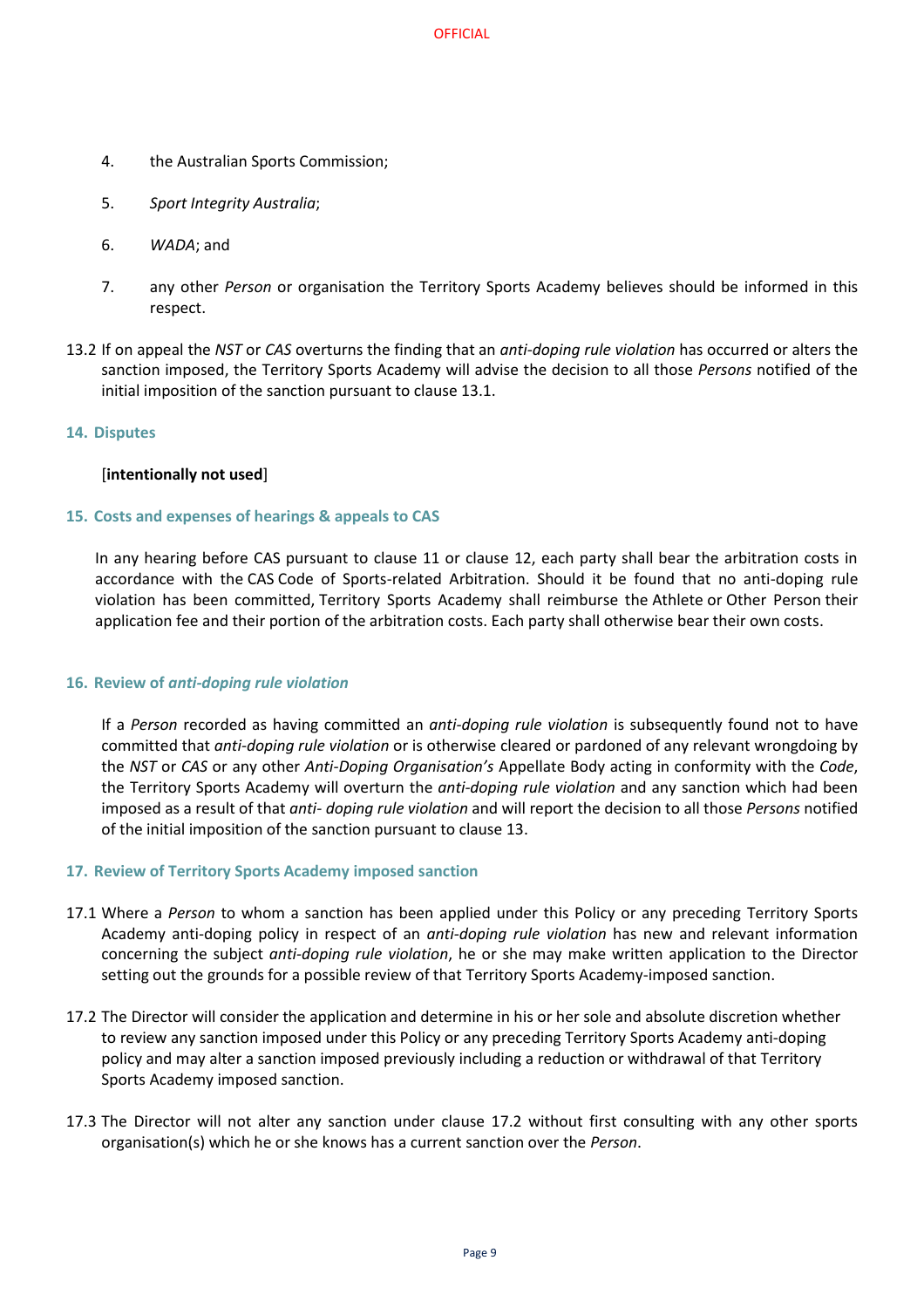17.4 In the event of any alteration to a sanction by the Director pursuant to this clause 17, the Director will promptly notify the *Person* concerned as well as those *Persons* who received notification from the Territory Sports Academy of that sanction. In such instance, those *Persons* entitled to appeal under Article 13.2.3 of the *Code*  (other than the *Person* to whom the sanction has been applied) will have the right to appeal the decision of the Director in accordance with the *Code*. Clauses 12.2 – 12.4 will apply to any such appeal.

#### **18. Interpretation**

In this policy, the following words have the following respective meanings:

| "Adverse<br><b>Analytical</b><br>Finding" | means a report from a WADA-accredited laboratory or other WADA-<br>approved laboratory that, consistent with the International Standard for<br>Laboratories, establishes in a Sample the presence of a Prohibited Substance<br>or its Metabolites or Markers or evidence of the Use of a Prohibited Method.                                                                                                                                                                                                                                                                                                                                                                                                                                                                                                                                                                                                                                                                                                                                                                                                                                                                                                                                                                                                                 |
|-------------------------------------------|-----------------------------------------------------------------------------------------------------------------------------------------------------------------------------------------------------------------------------------------------------------------------------------------------------------------------------------------------------------------------------------------------------------------------------------------------------------------------------------------------------------------------------------------------------------------------------------------------------------------------------------------------------------------------------------------------------------------------------------------------------------------------------------------------------------------------------------------------------------------------------------------------------------------------------------------------------------------------------------------------------------------------------------------------------------------------------------------------------------------------------------------------------------------------------------------------------------------------------------------------------------------------------------------------------------------------------|
| "Anti-Doping<br>Organisation"             | means WADA, or a Signatory that is responsible for adopting rules for<br>initiating, implementing or enforcing any part of the Doping Control process.<br>This includes, but is not limited to, the International Olympic Committee, the<br>International Paralympic Committee, other Major Event Organisations that<br>conduct Testing at their Events, International Federations, and National Anti-<br>Doping Organisations (which for Australia is Sport Integrity Australia).                                                                                                                                                                                                                                                                                                                                                                                                                                                                                                                                                                                                                                                                                                                                                                                                                                          |
| "Anti-doping<br>rule violation"           | means the anti-doping rule violations described in Article 2 of the Code.                                                                                                                                                                                                                                                                                                                                                                                                                                                                                                                                                                                                                                                                                                                                                                                                                                                                                                                                                                                                                                                                                                                                                                                                                                                   |
| "Athlete"                                 | means:<br>any Person who competes or participates in sport at the international level<br>а.<br>(as defined by each International Federation) or the national level (as<br>defined by Sport Integrity Australia);<br>any Person who is neither an International-Level Athlete nor a National-<br>b.<br>Level Athlete to whom Sport Integrity Australia applies its anti-doping rules;<br>for purposes of Articles 2.8 and 2.9 of the Code and for purposes of anti-<br>$\mathsf{c}$ .<br>doping information and Education, any Person who competes or<br>participates in sport under the authority of any Signatory, government or<br>other sports organisation accepting the Code;<br>any Person who competes or participates in sport under the authority of a<br>d.<br>National Federation or under the authority of a member of a National<br>Federation; or<br>e. any Person who is registered as an Athlete or competitor or Participant<br>(however described) with a National Federation or with a member of a<br>National Federation or a club recognised by a National Federation.<br>any Athlete or Other Person, who by virtue of an accreditation or license or other<br>contractual arrangement, or otherwise, is subject to the authority of the<br>National Federation or a member of a National Federation. |
| "Athlete<br><b>Support</b><br>Personnel"  | means any coach, trainer, manager, agent, team staff, official, medical,<br>paramedical personnel, parent or any other Person working with, treating or<br>assisting an Athlete participating in or preparing for sports Competition.                                                                                                                                                                                                                                                                                                                                                                                                                                                                                                                                                                                                                                                                                                                                                                                                                                                                                                                                                                                                                                                                                       |
| "Atypical<br>Finding"                     | means a report from a WADA-accredited laboratory or other WADA-<br>approved laboratory which requires further investigation as provided by the                                                                                                                                                                                                                                                                                                                                                                                                                                                                                                                                                                                                                                                                                                                                                                                                                                                                                                                                                                                                                                                                                                                                                                              |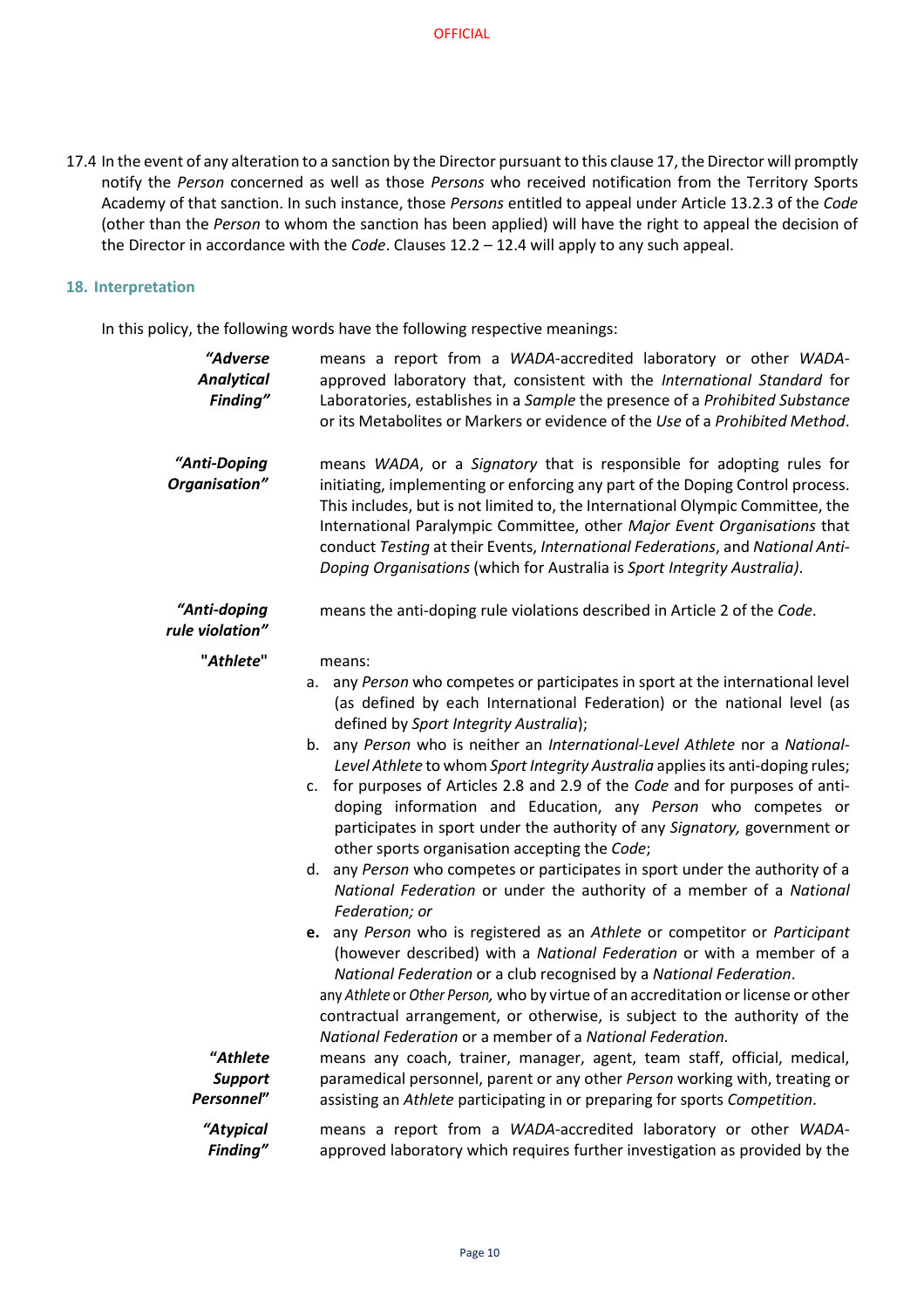*International Standard* for Laboratories or related Technical Documents prior to the determination of an *Adverse Analytical Finding*.

**"***CAS***"** means the Court of Arbitration for Sport.

**"***Code***"** means the World Anti-Doping Code as in force from time to time.

**"***Competition***"** means a single race, match, game or singular sport contest.

*"Consequences" ('Consequences of Anti-Doping Rule Violations')*

An *Athlete's* or *Other Person's* violation of an anti-doping rule may result in one or more of the following:

- (a) Disqualification means the *Athlete's* results in a particular *Competition* or *Event* are invalidated, with all resulting *Consequences*  including forfeiture of any medals, points and prizes;
- (b) Ineligibility means the *Athlete* or *Other Person* is barred on account of an anti-doping rule violation for a specified period of time from participating in any *Competition* or other activity or funding as provided in Article 10.14 of the Code;
- (c) Provisional suspension means the *Athlete* or *Other Person* is barred temporarily from participating in any *Competition* or activity prior to the final decision at a hearing conducted under Article 8 of the Code;
- (d) Financial consequences means a financial sanction imposed for an anti-doping rule violation or to recover costs associated with an antidoping rule violation; and
	- (e) Public disclosure means the dissemination or distribution of information to the general public or *Persons* beyond those *Persons*  entitled to earlier notification in accordance with Article 14 of the Code. Teams in team sports (a sport in which the substitution of players is permitted during a *Competition*) may also be subject to *Consequences* as provided in Article 11 of the Code.
- **Director"** means the Director as appointed by the General Manager, Sport, Recreation and Strategic Infrastructure or a person employed as the Director of the Territory Sports Academy nominated by the General Manager Sport, Recreation and Strategic Infrastructure
- *"Domestic Testing Pool"* Is the pool of *Athletes* designated as such by Sport Integrity Australia, who are neither in Sport Integrity Australia's *Registered Testing Pool* nor Sport Integrity Australia's *National Testing Pool* and who are subject to *Testing*  both In-Competition and Out-of-Competition as part of Sport Integrity Australia's test distribution plan.
	- **"***Doping***"** means the occurrence of one or more of the anti-doping rule violations set forth in Article 2.1 through to Article 2.10 of the *Code*.
	- *"Doping Control"*  means all steps and processes from test distribution planning through to ultimate disposition of any appeal and the enforcement of *Consequences* including all steps and processes in between including but not limited to *Testing*, investigations, whereabouts, *TUEs*, sample collection and handling.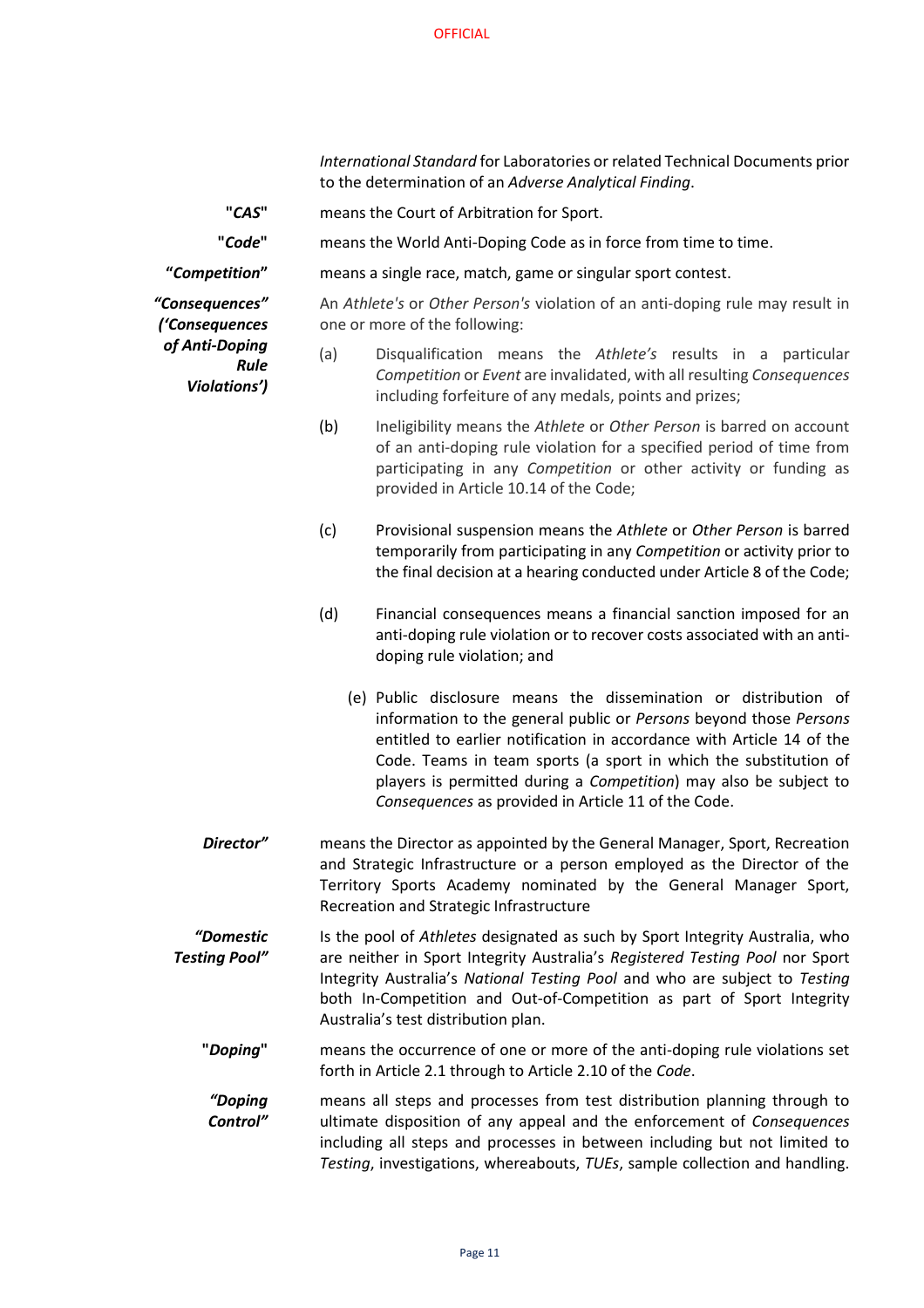Laboratory analysis, Results Management and investigations or proceedings relating to violations of Article 10.14 (Status during period of Ineligibility or Provisional Suspension).

*"Education"* The process of learning to instil values and develop behaviour's that foster and protect the spirit of sport, and to prevent intentional and unintentional doping

*"International Event"*  means an Event or *Competition* where the International Olympic Committee, the International Paralympic Committee, an International Federation, a *Major Event Organisation*, or another international sport organisation is the ruling body for the *Event* or appoints the technical officials for the Event.

**"***International Federation***"** means an International Federation being an organization controlling a branch of sport.

*"International-Level Athlete"*  means *Athletes* who compete in sport at the international level, as defined by each International Federation, consistent with the *International Standard* for Testing and Investigations;

*"International Standard"*  means a standard adopted by *WADA* in support of the *Code*. Compliance with an *International Standard* (as opposed to another alternative standard, practice or procedure) shall be sufficient to conclude that the procedures addressed by the *International Standard* were performed properly. *International Standards* shall include any Technical Documents issued pursuant to the *International Standard*.

*"Major Event Organisations"*  means the continental associations of *National Olympic Committees* and other international multi-sport organisations that function as the ruling body for any continental, regional or other *International Event*.

*"National Anti-Doping Organisation"* means the entity(ies) designated by each country as possessing the primary authority and responsibility to adopt and implement anti-doping rules, direct the collection of *Samples*, manage test results, and conduct Results Management at the national level. If this designation has not been made by the competent public authority(ies), the entity shall be the country's National Olympic Committee or its designee. In Australia, the *National Anti-Doping Organisation* is *Sport Integrity Australia*.

*"National Event"* means a sport Event or *Competition* involving *International*- or *National-Level Athletes* that is not an *International Event*.

**"***National Federation***"** means a National or regional entity which is a member of or is recognised by an International Federation as the entity governing the International Federation's sport in that nation or region.

*"National-Level Athlete"* means *Athletes* who compete in sport at the national level, as defined by each *National Anti-Doping Organisation*, consistent with the *International Standard* for *Testing* and Investigations.

*"National Testing Pool"* is the pool of *Athletes* designated as such by Sport Integrity Australia, who are neither in Sport Integrity Australia's *Registered Testing Pool* nor Sport Integrity Australia's *Domestic Testing Pool* and who are subject to testing both In-Competition and Out-of-Competition as part of Sport Integrity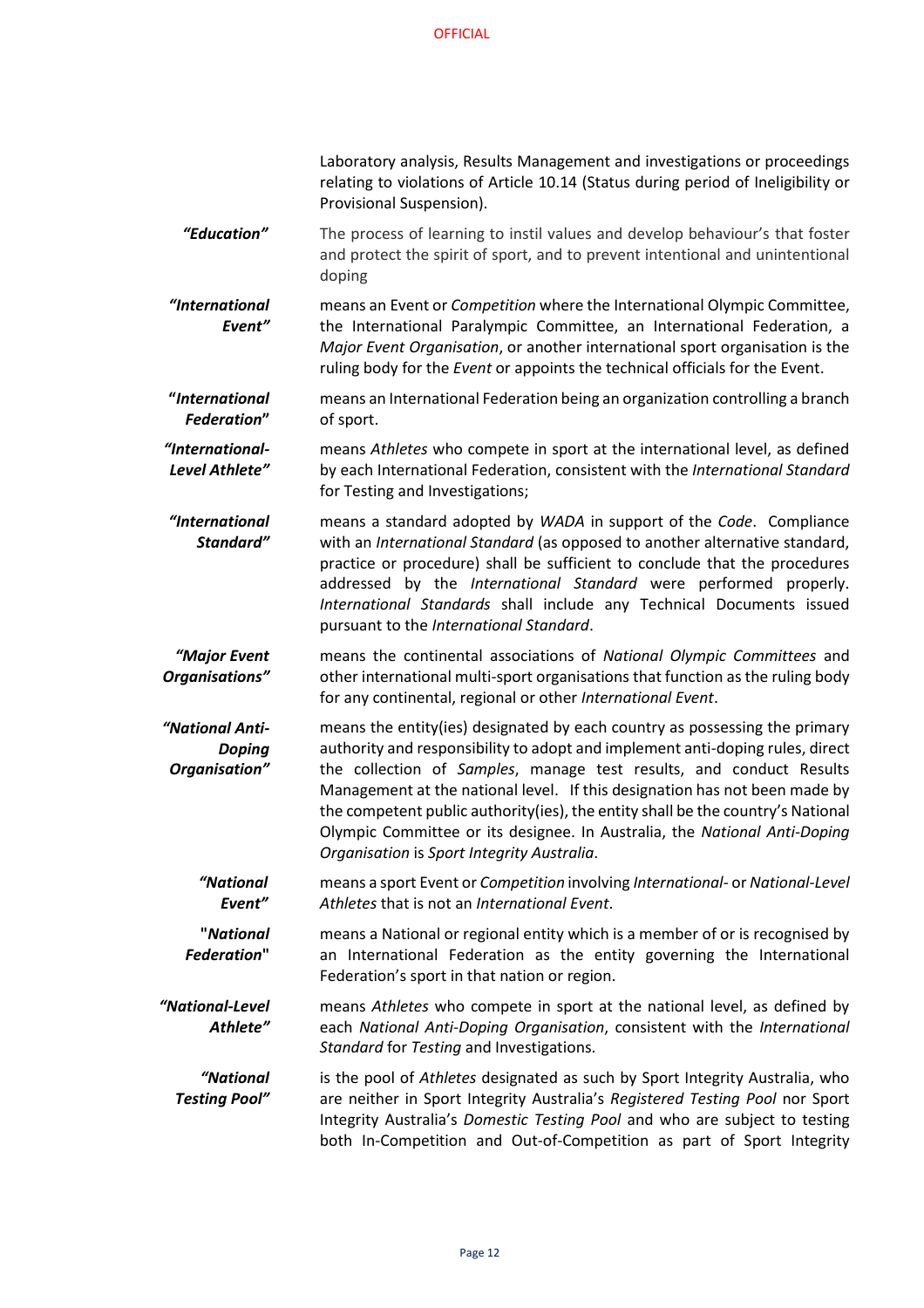Australia*'s* test distribution plan and who may be asked for whereabouts information.

*"NST"* means the National Sports Tribunal. The Australian tribunal established by the *National Sports Tribunal Act 2019* (Cth).

*"NST Act"* The *National Sports Tribunal Act 2019* (Cth).

*Method"*

*"Other Person"* A *Person* who is neither an *Athlete* nor an *Athlete Support Personnel*, and who is bound by this Anti-Doping Policy

- *"Person***"** means a natural *Person* or an organisation or other entity.
- *"Prohibited List"* means the *WADA* list identifying the *Prohibited Substances* and *Prohibited Methods*.
- *"Prohibited*  means any method so described on the *Prohibited List*.

*"Prohibited Substance"* means any substance, or class of substances, so described on the *Prohibited List*.

*"Registered Testing Pool"* The pool of highest-priority *Athletes* established separately at the international level by International Federations and at the national level by *National Anti-Doping Organisations*, who are subject to focused In-Competition and Out-of-Competition Testing as part of that International Federation's or *National Anti-Doping Organisation's* test distribution plan and therefore are required to provide whereabouts information as provided in Article 5.5 of the *Code* and the *International Standard* for *Testing* and Investigations.

*"Results Management"* The process encompassing the timeframe between notification as per Article 5 of the *International Standard* for *Results Management*, or in certain cases (e.*g., Atypical Finding,* Athlete Biological Passport*,* whereaboutsfailure), such pre-notification steps expressly provided for in Article 5 of the *International Standard* for *Results Management*, through the charge until the final resolution of the matter, including the end of the hearing process at first instance or on appeal (if an appeal was lodged).

*"Sample or Specimen"* means any biological material collected for the purposes of *Doping Control*.

*"Signatory"* An entity signing the *Code* and agreeing to comply with the *Code*, as provided in Article 23 of the *Code*.

*"Testing"* means the parts of the Doping *Control process* involving test distribution planning, *Sample* collection, *Sample* handling, and *Sample* transport to the laboratory.

*"Therapeutic Use Exemption (TUE)"* allows an *Athlete* with a medical condition to *Use* a *Prohibited Substance* or *Prohibited Method* but only if the conditions set out in Article 4.4 and the *International Standard* for *Therapeutic Use Exemptions* are met.

*"Use"* means the utilisation, application, ingestion, injection or consumption by any means whatsoever of any *Prohibited Substance* or *Prohibited Method*.